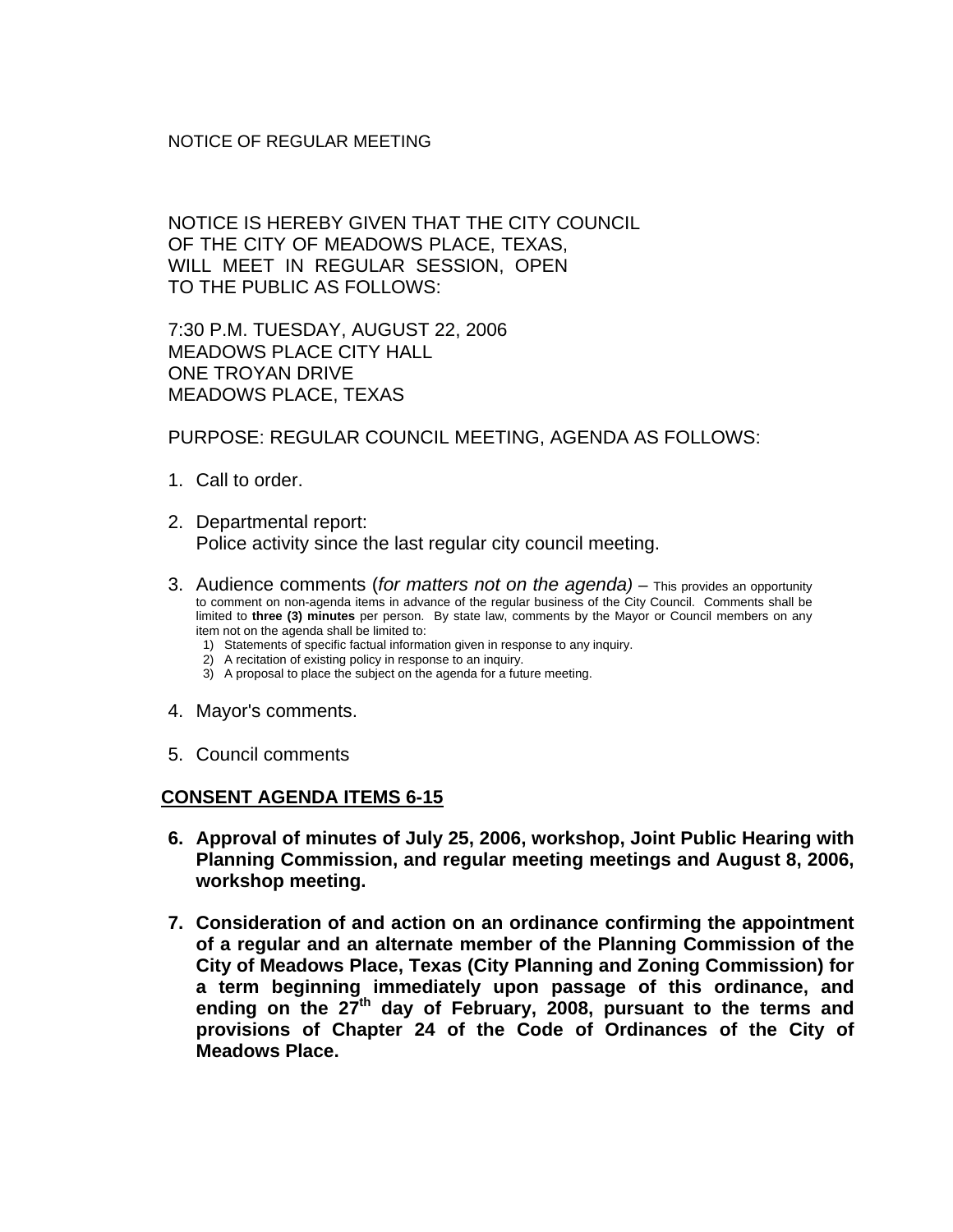- **8. Consideration of and action on an ordinance appointing one (1) member of the Meadows Economic Development Council and Director of the Meadows Economic Development Corporation for a term commencing immediately upon passage of this ordinance, and ending on the 31st day of December, 2006.**
- **9. Consideration of and action on an ordinance authorizing the Mayor and the City Secretary of the City of Meadows Place, Texas, to execute an addendum to the Interlocal Agreement between Fort Bend County and the City of Meadows Place providing for the housing of City prisoners and an increase in cost.**
- **10. Consideration of and action on an ordinance authorizing the Mayor and the City Secretary of the City of Meadows Place, Texas, to execute an addendum to the Dispatch Agreement between Fort Bend County and the City of Meadows Place, Texas.**
- **11. Consideration of and action on an ordinance authorizing the Mayor and the City Secretary of the City of Meadows Place, Texas, to execute an addendum to the radio agreement between Fort Bend County and the City of Meadows Place, Texas.**
- **12. Receipt of 2006 Tax Year Value of New Property and 2006 Tax Year Certified Appraisal Roll Totals as submitted by Patsy Schultz, RTA, Fort Bend County Tax Assessor/Collector.**
- **13. Consideration of and action on an ordinance calling a public hearing on the budget for fiscal year 2006-2007 for September 12, 2006.**
- **14. Consideration of and action on an ordinance calling two public hearings on a proposal to increase total revenues from properties on the tax roll for 2006 for September 12, 2006 and September 19, 2006.**
- **15. Ratification of expenditures**

| A-Tec                             | \$124,143.82 |
|-----------------------------------|--------------|
| Division III + Constructors, Inc. | 8,610.00     |
| Joe L. Salvide                    | 21,535.00    |
| L.C. Interests. Inc.              | 12,447.50    |
| <b>Randle Law Office</b>          | 7,621.00     |
|                                   |              |

**16.** Consideration of and action on an ordinance authorizing the Mayor and the City Secretary of the City of Meadows Place, Texas, to execute change order number one to a contract for phase three paving improvements project with A-Tec Engineers & Contractors, L.P. to allow for a net increase of \$141,227.85 and 100 calendar days.